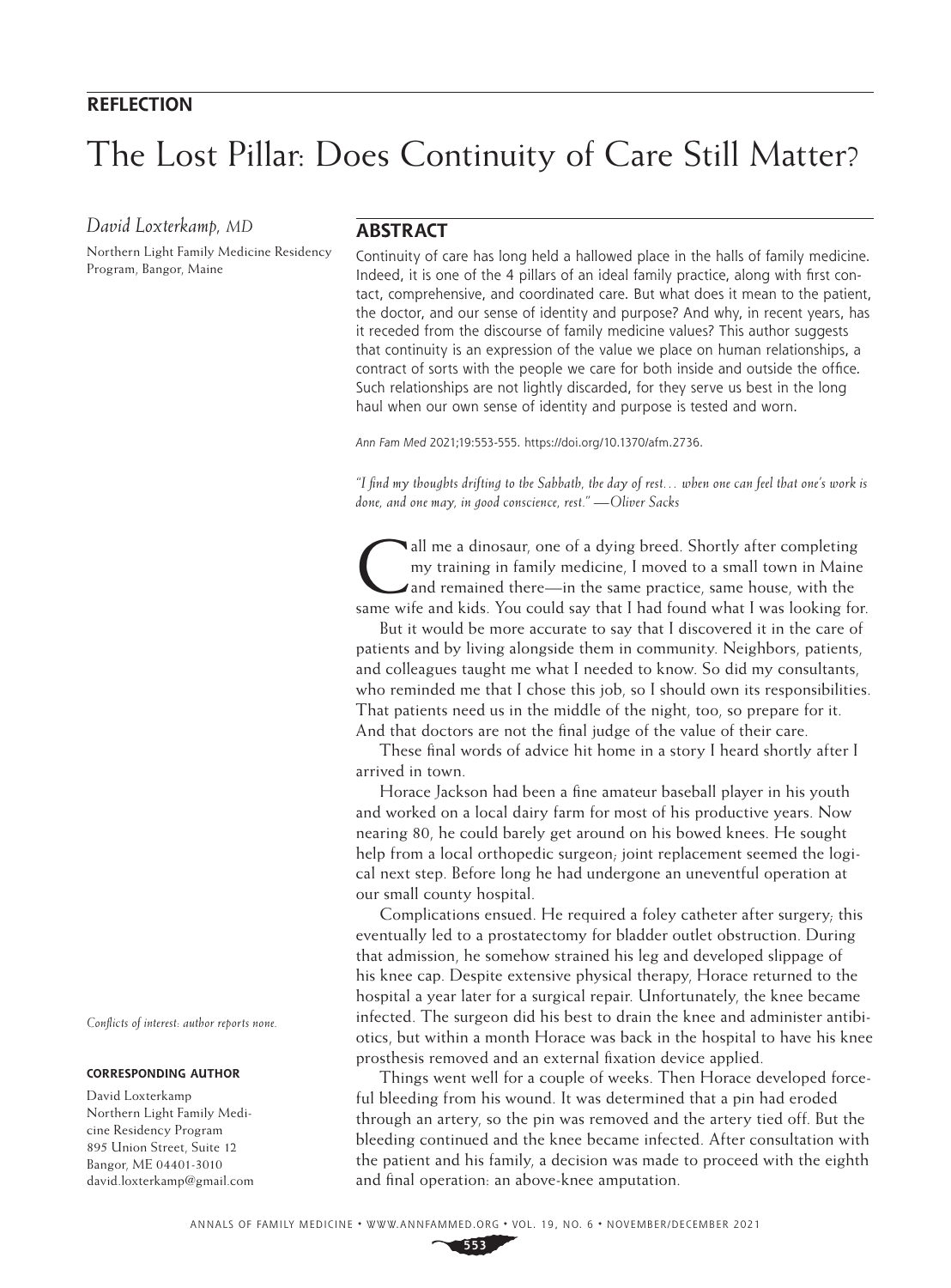Several months later—and 5 years after the original operation—Horace made a follow-up visit to his orthopedic surgeon. Vital signs were taken, the wound examined. Then, sitting in his wheelchair, which was now his staple mode of transportation, Horace clasped the hands of the surgeon and gazed upward. "Doc," he said in his soft, slow Maine cadence, "ya done a wonderful job."

Against the measure of perfection, the doctor had done a terrible job. Nor was his retelling of the story a strong endorsement for his operative skills. No, his was a lesson in humility and gratitude, gifted to him and shared for our benefit.

After more than 3 decades in a full-spectrum general practice, I joined the faculty of a nearby residency program. Part of my clinical duties included teaching on the inpatient service. Patients come to our referral hospital from all over the northern half of the state. And to each of them I pose the same question, "Who is your primary care physician?" Invariably I hear something like, "Well, old Doc Jones was my family doctor until 3 or 4 years ago. After he retired, I see someone different every time I go to clinic." The situation is no better at our teaching center, where, despite an obvious intent to do better, the rate of continuity never rises above 25%. Is this what we are teaching? Do we consider this to be good medicine?

Caring for patients for the duration of their illness, and not just at the start of it, was once a hallmark of primary care. First contact, comprehensive care, continuity, and care coordination came to be known as the 4 pillars.<sup>1</sup> Now, in every patient-centered medical home around the country, a technician is designated to evaluate the acutely ill, handle "transitions of care," and align every problem with a specialty referral. Continuity, on the other hand, is ignored because it cannot be off-loaded.

In my father's day, and indeed my own, one doctor could serve these many roles. Now we prefer to create teams, so-called, to satisfy the various needs of our patients. In spite of this, very few of them consider "the team" to be their doctor.

Yet we have created a war chest to defend the value of continuity. Nyweide showed that small increases in continuity can decrease the rate of preventable hospitalizations among older adults.2 Gupta and Bodenheimer, in their commentary, cite studies that show a positive correlation between continuity and preventive and chronic care services, patient and clinician satisfaction, lower hospital utilization rates, lower costs, and lower mortality rates among the elderly.<sup>3</sup> Bazemore confirmed that higher rates of continuity are associated with lower medical costs and hospitalization rates.<sup>4</sup> And a 2020 systematic review and related POEM

found evidence for an inverse relationship between allcause mortality and continuity.5

A dozen years ago Guthrie and colleagues published a paper called "Continuity Still Matters."6 In it they identified the 3 kinds of continuity—informational, managerial, and relational—but placed relational continuity at the center of good practice. They saw it as dependent upon a clinician's willingness to take personal responsibility for the patient's longitudinal care. Stephens used the term "moral responsibility" to describe the act of allowing another person to depend on you7 ; Daaleman felt "bound to the care of patients" whose self-respect had been hollowed by illness<sup>8</sup>; Egnew saw healers as "part of and connected to the patient's life narrative."9 Frey reminds us that when self-enrichment comes at the expense of a closer relationship to our patients, it risks compromising the very values that made it necessary to form our specialty.<sup>10</sup>

Then why have we abandoned continuity? Patients, we are told, are highly mobile and prefer the 24-hour convenience of the emergency department or urgent care facility; administrators blame recruitment shortfalls and productivity targets; physicians are less attached to their patients and to the communities they serve. But there is another reason, more insidious and harder to defend: we have been pulled into the orbit of mainstream medicine. Primary care physicians are trained and employed in the transactional world of episodic care. On inpatient services, in emergency departments, and at every urgent care center, patients are treated by doctors who see them once. Here they are given a hypothetical diagnosis (as all diagnoses are) and offered "care" in the form of a test, a drug, a referral, or all 3. The doctor rarely learns what happens next. Did the patient improve? Have the symptoms recurred? Do we know the underlying cause? In such settings there is no incentive, let alone capacity, to answer these questions. So, the machine churns on.

And in primary care, we have followed suit. We have created urgent care centers within our primary care offices. We are quick to refer the needy, demanding, or inscrutable patient because they are too timeconsuming. There is no reason to work in our acutely ill patients because "ours" is now a team and we have a schedule to keep. And our workday ends at 5:00 PM.

The result is consequential (Table 1). In our employed positions, we find it easier to remain anonymous than take personal responsibility for the patient's care. In a crunch, we work the protocol rather than invent solutions. We are more concerned about safety (the hospital's, our own) than the patient's right to self-determination. We are rewarded for meeting shortterm metrics (lower blood pressure,  $A_{1C}$ , or low-density lipoprotein [LDL]) rather than long-term strategies.

**554**